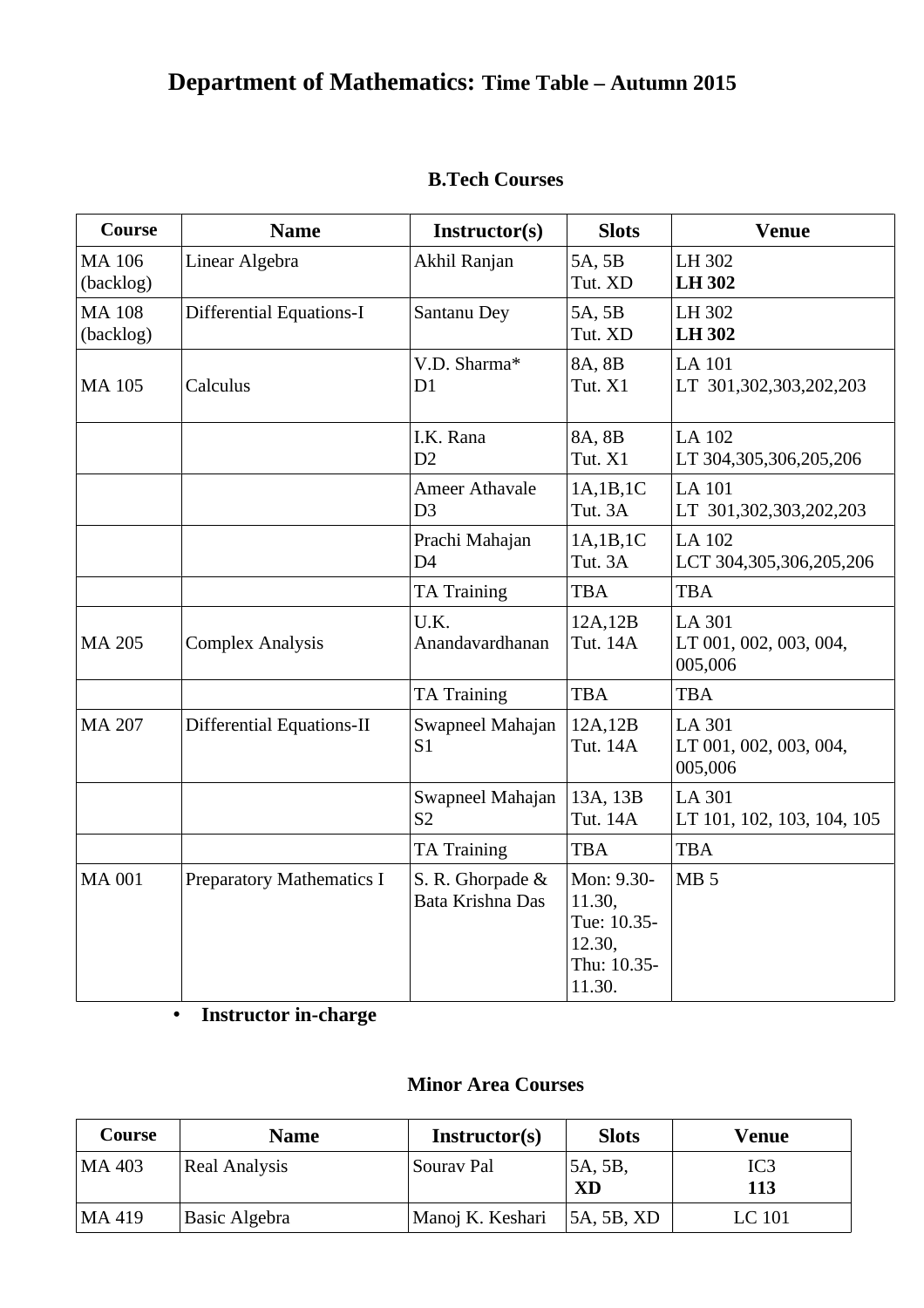| $(Msc +$<br>Minor)           |                                       |                           |               |            |
|------------------------------|---------------------------------------|---------------------------|---------------|------------|
| SI 402                       | <b>Statistical Inference</b>          | Radhenduska<br>Srivastava | 5A, 5B,<br>XD | 113<br>114 |
| SI 417<br>$(Msc +$<br>Minor) | Introduction to Probability<br>Theory | Koushik Saha              | 5A, 5B, XC    | 114        |

### **M.Sc. (Mathematics) 1st Semester Courses**

| Course                       | <b>Name</b>                                  | Instructor(s)    | <b>Slots</b>      | <b>Venue</b>  |
|------------------------------|----------------------------------------------|------------------|-------------------|---------------|
| MA 401                       | Linear Algebra                               | Ananthnarayan H. | 1A, 1B, 1C, 12B   | 114           |
| MA 403                       | <b>Real Analysis</b>                         | G.K. Srinivasan  | 2A, 2B, 2C,<br>4B | 114<br>105    |
| MA 417                       | <b>Ordinary Differential</b><br>Equations    | K. Suresh Kumar  | 14A, 14B, 4A      | 105           |
| MA 419<br>$(Msc +$<br>Minor) | <b>Basic Algebra</b>                         | Manoj K. Keshari | 5A, 5B, XD        | <b>LC 101</b> |
| <b>CS 101</b>                | Computer Programming &<br><b>Utilization</b> | Varsha Apte      | 11A, 11B          | <b>LA 101</b> |

### **M.Sc. (ASI) 1st Semester Courses**

| Course        | <b>Name</b>                                                                    | Instructor(s)     | <b>Slots</b>         | Venue         |
|---------------|--------------------------------------------------------------------------------|-------------------|----------------------|---------------|
| MA 401        | Linear Algebra                                                                 | Ananthnarayan H.  | 1A, 1B, 1C, 12B      | 114           |
| SI 415        | Introduction to Computer<br><b>Architecture and Operator</b><br><b>Systems</b> | S. Krishnan       | Lx                   | 115           |
| SI 417        | Introduction to Probability<br>Theory                                          | Koushik Saha      | 5A, 5B<br>10A        | 114<br>LC 201 |
| SI 419        | Combinatorics                                                                  | Ravi Raghunathan  | 9A, 15A              | 114           |
| SI 507        | <b>Numerical Analysis</b>                                                      | Rekha P. Kulkarni | 6A, 6B,<br><b>7B</b> | 114<br>113    |
| <b>CS 101</b> | Computer Programming &<br>Utilization                                          | Varsha Apte       | 11A, 11B             | LA 101        |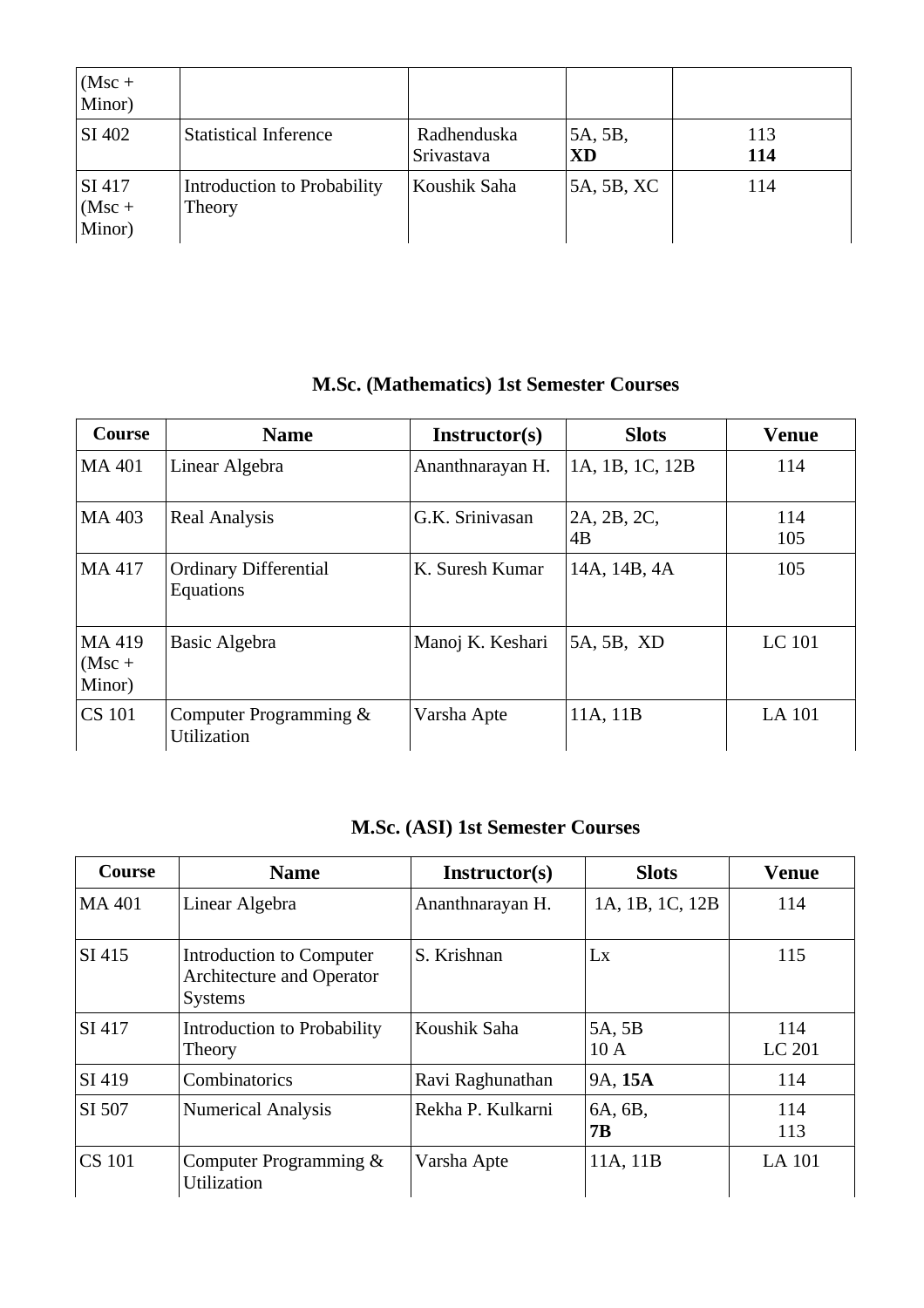| Course        | <b>Name</b>                                            | Instructor(s)                   | <b>Slots</b>         | Venue      |
|---------------|--------------------------------------------------------|---------------------------------|----------------------|------------|
| <b>MA 503</b> | <b>Functional Analysis</b>                             | B. V. Limaye                    | 4A, 4B, 4C, 7A       | 113        |
| MA 515        | <b>Partial Differential Equations</b>                  | Sivaji Ganesh Sista             | 12A, 12B, 8A         | 113        |
| MA 5101       | Algebra - II                                           | J. K. Verma &<br>Saurav Bhaumik | 3A, 3B, 3C           | 113        |
| MA 521        | Theory of Analytic<br><b>Functions</b>                 | T. N. Shorey                    | 10A, 10B             | 113        |
| MA 523        | <b>Basic Number Theory</b>                             | Preeti Raman                    | 1A, 1B, 1C           | 113        |
| MA 525        | <b>Dynamical Systems</b>                               | S. G. Dani                      | 13A, 13B             | 113        |
| <b>MA 538</b> | <b>Reprsentation Theory of</b><br><b>Finite Groups</b> | M. K. Srinivasan                | 6A, 6B               | 113        |
| MA 556        | <b>Differential Geometry</b>                           | A. R. Shastri                   | 2A, 2B, 2C           | 113        |
| MA 581        | <b>Elements of Differential</b><br>Topology            | Rekha Santhanam                 | 9A, 9B               | LT005      |
| MA 5109       | <b>Graph Theory</b>                                    | N. M. Singhi                    | 11A, 11B             | 113        |
| MA 5112       | Introduction to Mathematical<br><b>Methods</b>         | S. Baskar                       | 14A, 14B             | 113        |
| SI 507        | <b>Numerical Analysis</b>                              | Rekha P. Kulkarni               | 6A, 6B,<br><b>7B</b> | 114<br>113 |

## **M.Sc. (Mathematics) 3rd Semester Courses**

**M.Sc. (ASI) 3rdSemester Courses**

| Course | <b>Name</b>                                              | Instructor(s)      | <b>Slots</b>    | <b>Venue</b> |
|--------|----------------------------------------------------------|--------------------|-----------------|--------------|
| SI 503 | Categorial Data Analysis                                 | Ashish Das         | 8A, 8B, 7A      | 114          |
| SI 505 | <b>Multivariate Analysis</b>                             | A. Subramanyam     | 2A, 2B, 2C, 7B  | 105          |
| SI 515 | Statistical Techniques in Data Rajani.R. Joshi<br>Mining |                    | 9A, 9B          | 113          |
| SI 528 | <b>Bio Statistics</b>                                    | Siuli Mukhopadhyay | 3A, 3B, 3C      | 114          |
| SI 529 | <b>Applied Algorithms</b>                                | Sharad S. Sane     | 4A, 4B, 4C, 10A | 114          |